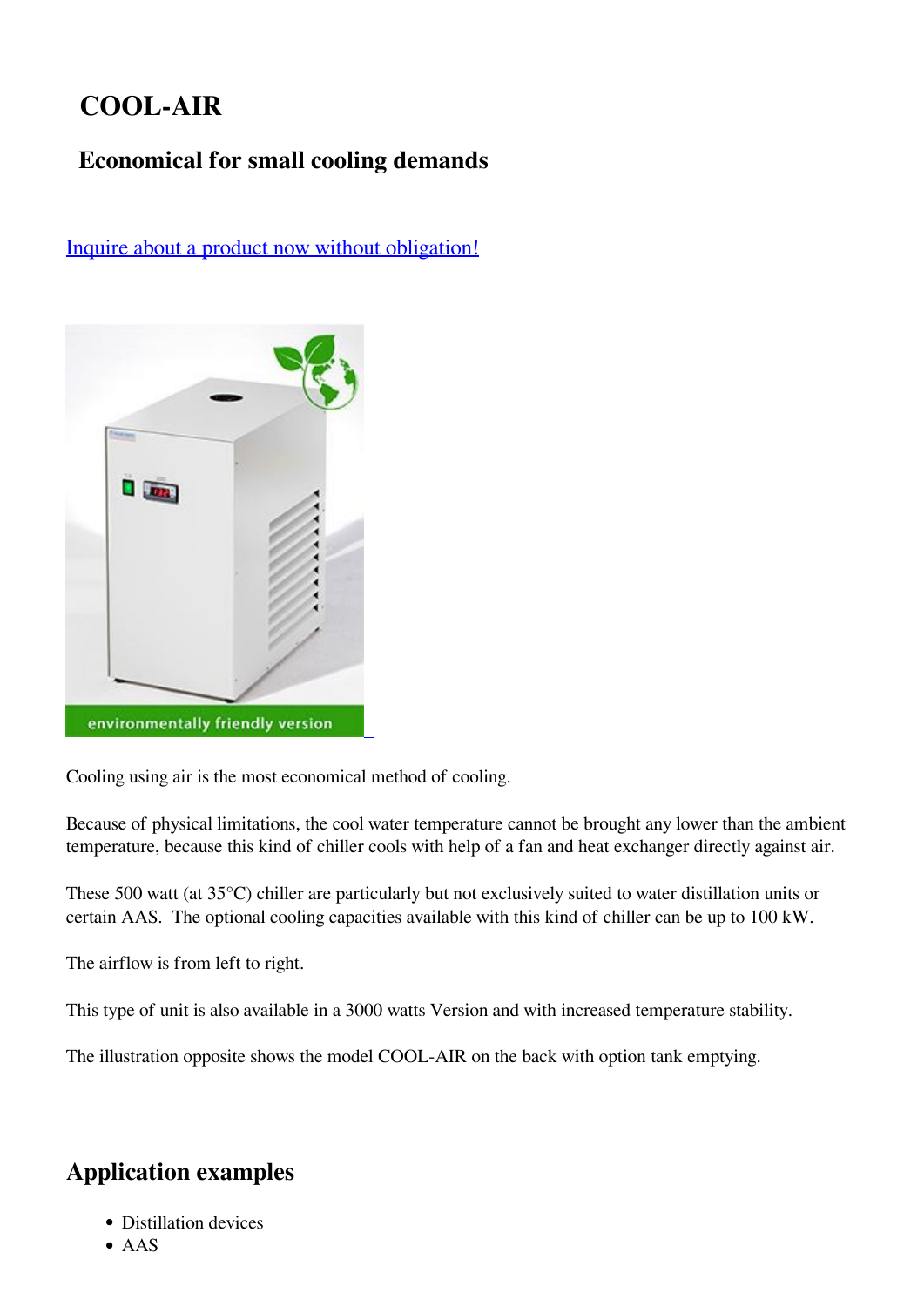- Electronics cooling
- Small equipment cooling

#### **Features and advantages**

- 100% water savings in tap water
- No sewage costs for waste water
- Cooling water temperature, pressure and flow can be regulated
- Constant water quality, no limescale, no algae
- Very small footprint, minimum space requirement on every laboratory table
- Compact 5 litre tank
- Very quiet
- Optional increased stability temperature  $(0.2 \text{ K}/^{\circ}\text{C})$

### **Technical data**

| Technical data               | <b>COOL-AIR</b>                                                     | COOL-AIR-30                             |
|------------------------------|---------------------------------------------------------------------|-----------------------------------------|
| Model and part no.           | <b>COOL-AIR</b>                                                     | COOL-AIR-30                             |
|                              | 6-100019                                                            | 6-100004                                |
| Temperature range (settable) | $10-40$ °C                                                          | $16-45$ °C                              |
| Cooling power                | 500 watt @ $35^{\circ}$ C OT and $25^{\circ}$ C                     | 3000 watt @ $45^{\circ}$ C OT and 25° C |
|                              | AT                                                                  | AT                                      |
| Pump capacity max.           | 10 l/min.                                                           | $10$ l/min.                             |
| Feed pressure max.           | 3.5 <sub>bar</sub>                                                  | 3.5 <sub>bar</sub>                      |
| Connections                  | Quick lock with 9 mm hose sleeves Quick lock with 9 mm hose sleeves |                                         |
| Dimensions                   | 280 x 480 x 560 mm                                                  | $430 \times 470 \times 695$ mm          |
| $W \times D \times H$        |                                                                     |                                         |
| Current                      | 230 V/50 Hz/1 PH                                                    | 230 V/50 Hz/1 PH                        |
| Power consumption            | 160 Watt max.                                                       | 230 Watt max.                           |
| Weight                       | $19 \text{ kg}$                                                     | $32 \text{ kg}$                         |